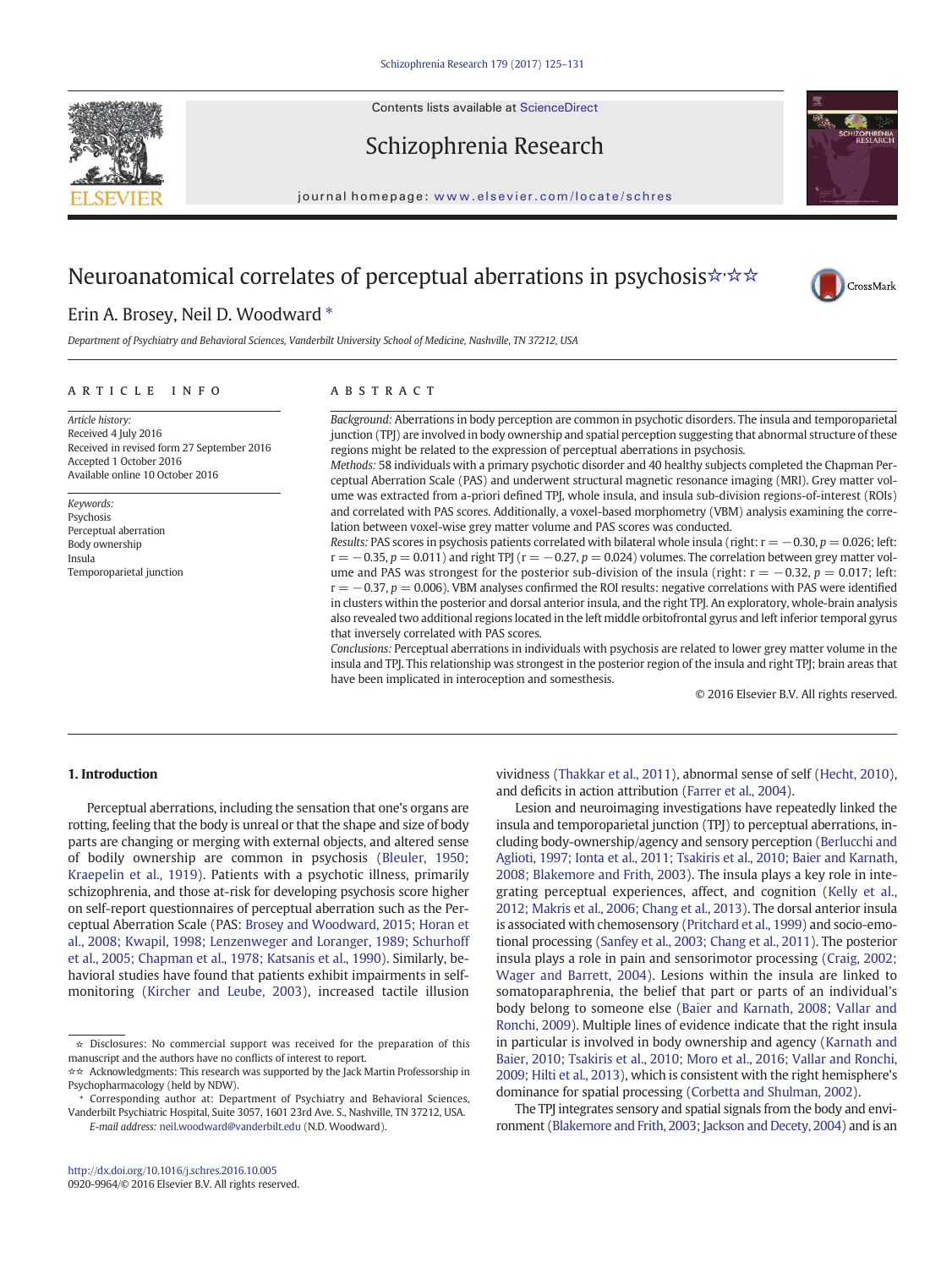important neural locus for self-processing that involves cognitive aspects of the self [\(Blanke et al., 2005\)](#page-5-0) and theory of mind [\(Samson et al., 2004\)](#page-6-0). The right TPJ in particular has been linked to shifts in spatial attention [\(Shulman et al., 2010\)](#page-6-0), body ownership ([Ionta et al., 2011; Tsakiris et](#page-6-0) [al., 2010\)](#page-6-0), and agency [\(Karnath and Baier, 2010](#page-6-0)). Damage to the TPJ can result in asomatognosia (i.e. loss of awareness of a body part or limb), anosognosia (i.e. lack of insight into an illness or disability), somatoparaphrenia, and out of body experiences [\(Berlucchi and Aglioti,](#page-5-0) [1997; Ionta et al., 2011; Blanke et al., 2002](#page-5-0)). In healthy subjects, the duration of task-elicited activity in the right TPJ correlates with PAS scores [\(Arzy et al., 2007\)](#page-5-0) and interference of TPJ activity by transcranial magnetic stimulation (TMS) impairs mental transformation of one's own body [\(Blanke et al., 2005](#page-5-0)).

Reduced insula volume is a consistent finding in psychotic disorders, schizophrenia in particular [\(Glahn et al., 2008](#page-5-0)). Insular volume reduction correlates with deficits in social cognition and emotion regulation [\(Giuliani et al., 2011](#page-5-0)), facial and prosody affect perception [\(Li et al.,](#page-6-0) [2009; Mitchell et al., 2004](#page-6-0)), information processing difficulties ([White](#page-6-0) [et al., 2010](#page-6-0)), and sensory deficits such as pain insensitivity [\(De la](#page-5-0) [Fuente-Sandoval et al., 2010; Wylie and Tregellas, 2010\)](#page-5-0). Although not as extensively studied, reduced TPJ grey matter volume has also been found in psychosis ([Honea et al., 2008; Segall et al., 2009](#page-6-0)) and linked to aberrant sensory perception ([Wible, 2012; Spence et al.,](#page-6-0) [1997\)](#page-6-0). Despite the known role of the insula and TPJ in bodily perception/agency, and considerable evidence that these two regions are abnormal in psychosis, the association between perceptual aberrations and grey matter volume of these regions has not been examined. This investigation was undertaken to test the hypothesis that the severity of perceptual aberrations in psychosis inversely correlates with reduced TPJ and insula volumes, particularly in the right hemisphere. We further hypothesized that this relationship would be especially robust in the posterior insula given this region's involvement in somesthesis and perception.

### 2. Methods

#### 2.1. Participants

Forty-two healthy subjects and 56 individuals with a psychotic disorder were included in this study. The psychosis group included 40 individuals with a schizophrenia spectrum disorder (schizophrenia, schizoaffective disorder, and schizophreniform disorder) and 16 individuals with bipolar disorder with psychotic features. Patients were recruited from the Vanderbilt Psychotic Disorders Program at Vanderbilt Psychiatric Hospital in Nashville, TN. Healthy subjects were recruited from Nashville and the surrounding area. The study was approved by the Vanderbilt University Institutional Review Board. All study participants provided written informed consent prior to enrolling in the study. The Structured Clinical Interview for Diagnosing DSM-IV disorders [\(First and Gibbon, 2004](#page-5-0)) was used to confirm diagnoses in patients and rule out psychopathology in healthy individuals. Study exclusion criteria included age  $\leq$ 16 or  $\geq$ 65, premorbid intellect estimated using the Wechsler Test of Adult Reading (WTAR: Wechsler,  $2001$ ) <70, head trauma, presence of a systemic medical illness or CNS disorder, active substance abuse within the past month, and psychotropic drug use (healthy individuals only).

#### 2.2. Study procedures

Participants completed the PAS, a 35 item true/false self-report questionnaire [\(Chapman et al., 1978](#page-5-0)), and underwent an MRI session on a Phillips Intera Achieva 3T scanner, which included collection of a T1-weighted anatomical scan (170 sagital slices, matrix  $256 \times 256$ , 1  $mm<sup>3</sup>$  isotropic resolution, TR = 8.0 ms, TE = 3.7 ms). Individuals in the psychotic disorders group were also evaluated with the Positive and Negative Syndrome Scales (PANSS: [Kay et al., 1987](#page-6-0)) to quantify severity of psychotic symptoms.

#### 2.3. Neuroimaging data analysis

Each T1-weighted structural MRI scan was segmented into grey matter, white matter, and CSF using the VBM8 toolbox ([http://dbm.neuro.](http://dbm.neuro.uni-jena.de/vbm/) [uni-jena.de/vbm/](http://dbm.neuro.uni-jena.de/vbm/)) for Statistical Parametric Mapping 8 ([http://www.](http://www.fil.ion.ucl.ac.uk/spm/software/spm8/)fil. [ion.ucl.ac.uk/spm/software/spm8/\)](http://www.fil.ion.ucl.ac.uk/spm/software/spm8/). Following segmentation, native space grey matter images were normalized to the VBM8 T1 template using the high-dimensional DARTEL approach ([Ashburner, 2007\)](#page-5-0). Grey matter images were modulated by the non-linear warping component only in order to preserve the volume of the original images after removing the effects of total brain volume. Given strong evidence that the right insula ([Ehrsson et al., 2007; Tsakiris et al., 2007; Baier and Karnath,](#page-5-0) [2008; Karnath and Baier, 2010; Ionta et al., 2011](#page-5-0)) and TPJ [\(Ionta et al.,](#page-6-0) [2011; Tsakiris et al., 2010; Karnath and Baier, 2010](#page-6-0)) are involved in symptoms of disordered bodily perception and ownership, we focused our analysis on regions-of-interest (ROIs) created for these two structures. The insula ROI was derived from [Kelly et al.'s \(2012\)](#page-6-0) investigation of the functional architecture of the insula. Briefly, they identified between 2 and 15 insula clusters on the basis of clustering and covariance analysis of multimodal neuroimaging data and meta-analyses of fMRI studies. Their 3 cluster solution, which included posterior, ventral anterior, and dorsal anterior sub-divisions corresponds to other studies of insular sub-regions ([Chang et al., 2013; Cauda et al., 2011; Deen et al., 2011](#page-5-0)). The three sub-divisions were combined to create a right whole insula ROI. For the TPJ, we used [neurosynth.org](http://neurosynth.org) [\(Yarkoni et al., 2011](#page-6-0)) to identify the voxel with the highest T-value for the search term "right temporoparietal junction". Briefly, [neurosynth.org](http://neurosynth.org) is a web-based platform for conducting meta-analyses on 1000's of published neuroimaging studies based on key terms within the article. In this instance, a metaanalysis of the search term 'right temporoparietal junction' was performed. We selected the voxel with highest activation value for the TPJ search term. This corresponded to MNI coordinates 58, −48, 16. A 10 mm sphere centered on this coordinate served as the right TPJ ROI. Grey matter volume was extracted from the whole insula and TPJ ROIs, and served as the primary dependent variables in the analyses described below.

#### 2.4. Statistical analysis

We first compared right TPJ and insula volumes between psychosis patients and healthy control subjects using ANCOVA analyses with age and sex included as covariates. Our primary hypothesis, that right TPJ and insula volumes would be inversely correlated with PAS scores in patients with psychosis, was tested using partial correlation analysis with age and sex entered as covariates. Given that our a-priori hypotheses were unidirectional, all analyses were one-tailed. The threshold for statistical significance was Bonferroni corrected ( $p = 0.025$ ) to correct for the number of ROIs. Significant findings for the whole insula ROI were followed up with exploratory analyses using the 3 insula sub-divisions.

A voxel-wise analysis was also performed to further localize grey matter volume differences between groups and correlations between grey matter volume and perceptual aberrations in patients. The normalized grey matter images were smoothed with a 4 mm kernel and entered into: 1) a between groups analysis comparing patients to healthy subjects; and 2) a regression analysis with perceptual aberrations entered as a predictor of grey matter volume. The VBM analyses were masked to include only voxels in the LONI insula probabilistic atlas ([Shattuck et al., 2008\)](#page-6-0) and TPJ ROI, as defined above. The VBM ROI analysis was followed by an exploratory whole-brain analysis. All VBM analyses were thresholded at the cluster-level Family-wise error (FWE) corrected ( $p_{\text{(FWE-corr)}}$ )  $p = 0.05$  (corrected for ROI and wholebrain search volumes) for voxel-wise  $p_{(uncorrected)} = 0.005$ .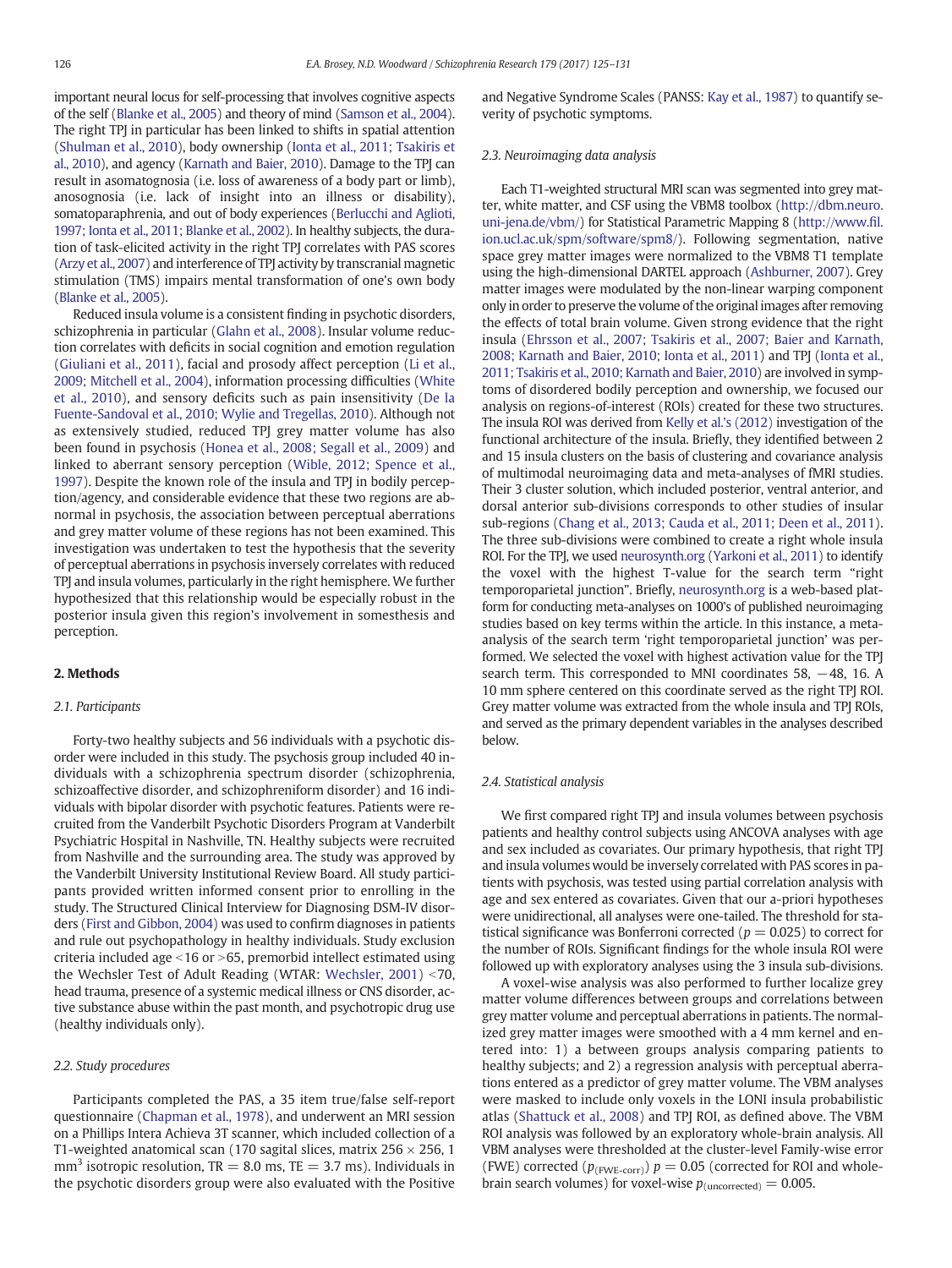<span id="page-2-0"></span>Table 1

Sample demographics.

| Variable                   | Healthy subjects |      | Psychosis                 |       | <b>Statistics</b> |                   |         |
|----------------------------|------------------|------|---------------------------|-------|-------------------|-------------------|---------|
|                            | $n = 42$         |      | $n = 56$                  |       | $t/x^2$           | df                | р       |
| Sex (M: F)                 | 30:12<br>23:17:2 |      | 36:20<br>36:17:3<br>40:16 |       | 0.557             | 1                 | 0.456   |
| Ethnicity (W:AA:O)         |                  |      |                           |       | 5.987             | 3                 | 0.112   |
| SCZ:BD                     |                  |      |                           |       |                   |                   |         |
|                            |                  |      | Mean<br><b>SD</b>         |       |                   |                   |         |
|                            | Mean             | SD.  |                           |       |                   | <b>Statistics</b> |         |
|                            |                  |      |                           |       | $t/x^2$           | df                | p       |
| Age                        | 29.4             | 11.4 | 27.3                      | 9.0   | 1.01              | 96                | 0.315   |
| Education                  | 15.2             | 2.0  | 13.5                      | 2.3   | 3.89              | 94                | < 0.001 |
| Parental education         | 14.3             | 2.2  | 14.7                      | 2.6   | 0.76              | 91                | 0.447   |
| <b>PAS</b>                 | 2.3              | 1.2  | 7.3                       | 6.7   | 5.52              | 59.6              | < 0.001 |
| WTAR                       | 109.3            | 13.6 | 101.2                     | 14.7  | 2.51              | 96                | 0.014   |
| <b>PANSS</b> positive      |                  |      | 19.2                      | 7.3   |                   |                   |         |
| <b>PANSS</b> negative      |                  |      | 15.1                      | 8.2   |                   |                   |         |
| PANSS general              |                  |      | 31.0                      | 8.6   |                   |                   |         |
| APD dose (CPZ equivalents) |                  |      | 336.6                     | 251.4 |                   |                   |         |

Abbreviations:  $AA =$  African American;  $APD =$  Antipsychotic Drug;  $BD =$  Psychotic Bipolar Disorder; CPZ = Chlorpromazine; df = Degrees of Freedom; F = Female;  $0 =$  Other; PANSS: PAS: Perceptual Aberration Scale; Positive and Negative Syndrome Scale; W = **White** 

#### 3. Results

Demographics, PAS scores, and clinical data are presented in Table 1. PAS scores were significantly more variable in individuals with a psychotic disorder (Levene's test of equality of variances:  $F = 33.94$ ,  $p < 0.001$ ). Welch's t-test, which is robust to violations of the homogeneity of variances assumption, confirmed that PAS scores were significantly higher in patients (t(59.6) = 5.52,  $p < 0.001$ ). Among psychosis patients, PAS scores were significantly higher in schizophrenia spectrum disorder compared to bipolar disorder with psychotic features  $(t(48.9) = 2.43, p = 0.019).$ 

Correlations between perceptual aberrations and brain volumes.

|                  | Healthy<br>Controls<br>$(n = 42)$ |             | Psychosis ( $n = 56$ ) |             |                |             |  |
|------------------|-----------------------------------|-------------|------------------------|-------------|----------------|-------------|--|
|                  |                                   |             | All patients           |             | Schizophrenia  |             |  |
|                  | r <sup>a</sup>                    | $p^{\rm b}$ | r <sup>a</sup>         | $p^{\rm b}$ | r <sup>a</sup> | $p^{\rm b}$ |  |
| Right hemisphere |                                   |             |                        |             |                |             |  |
| Whole insula     | 0.01                              | 0.482       | $-0.30$                | 0.013       | $-0.33$        | 0.021       |  |
| Anterior         | 0.06                              | 0.361       | $-0.26$                | 0.027       | $-0.32$        | 0.024       |  |
| Dorsal           | 0.07                              | 0.327       | $-0.24$                | 0.041       | $-0.23$        | 0.079       |  |
| Posterior        | $-0.22$                           | 0.082       | $-0.32$                | 0.008       | $-0.38$        | 0.010       |  |
| TPI              | 0.02                              | 0.460       | $-0.27$                | 0.024       | $-0.26$        | 0.056       |  |
| Left hemisphere  |                                   |             |                        |             |                |             |  |
| Whole insula     | 0.04                              | 0.402       | $-0.35$                | 0.005       | $-0.42$        | 0.005       |  |
| Anterior         | 0.05                              | 0.375       | $-0.27$                | 0.024       | $-0.26$        | 0.061       |  |
| Dorsal           | 0.14                              | 0.191       | $-0.23$                | 0.050       | $-0.31$        | 0.031       |  |
| Posterior        | $-0.08$                           | 0.307       | $-0.37$                | 0.003       | $-0.45$        | 0.002       |  |
| TPI              | 0.08                              | 0.311       | $-0.12$                | 0.201       | $-0.07$        | 0.349       |  |

<sup>a</sup> Partial correlation with age and sex entered as covariates.

**b** One-tailed.

#### 3.1. Insula and TPJ ROI analyses

Right TPJ and insula volumes did not differ between patients and healthy subjects (right TPJ:  $F(1,94) = 0.01$ ,  $p = 0.976$ ; right insula:  $F(1,94) = 0.05$ ,  $p = 0.829$ ). Similar results were obtained when the analysis was restricted to patients with a schizophrenia spectrum diagnosis (right TPJ: F(1,78) = 0.05,  $p = 0.829$ ; right insula: F(1,78) = 0.08,  $p =$ 0.785).

Scatter plots depicting the correlation between PAS scores and insula and TPJ volumes in psychosis are presented in Fig. 1. Complete results are presented in Table 2. Our primary hypothesis, that right TPJ and insula volumes would inversely correlate with severity of perceptual aberrations in psychosis, was supported (insula:



Fig. 1. Relationship between grey matter volume and perceptual aberrations in psychosis. Normalized grey matter volume was extracted from a-priori defined TPJ and insula regions-ofinterest (ROIs) shown in red and blue, respectively, and correlated with Perceptual Aberration Scale raw scores.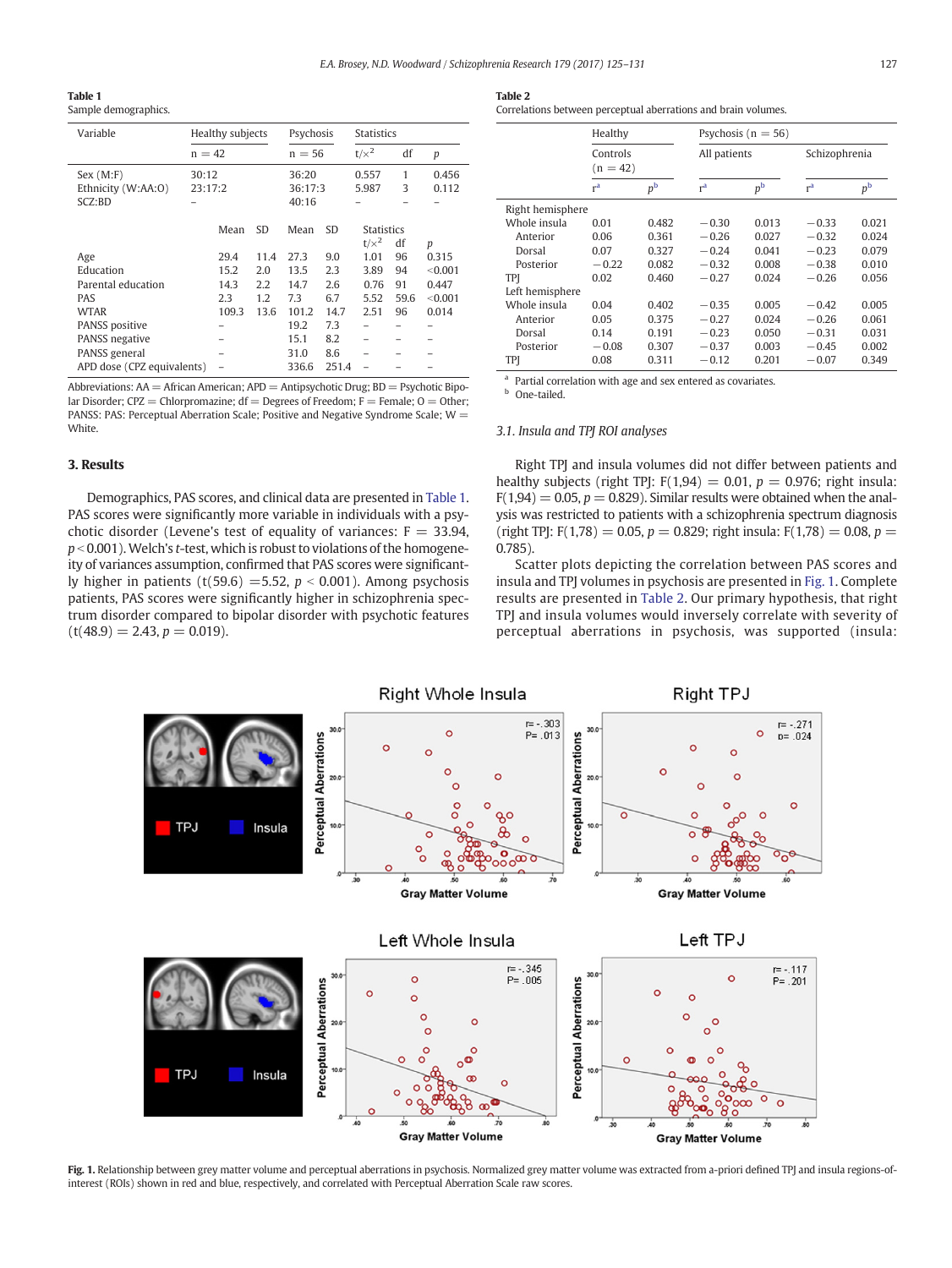$r = -0.30, p = 0.013$ ; TPJ:  $r = -0.27, p = 0.024$ ) (see [Fig. 1](#page-2-0)). Results remained unchanged after adding daily dose of antipsychotic medication as an additional covariate (right insula:  $r = -0.27$ ,  $p = 0.027$ ; right TPJ:  $r = -0.23$ ,  $p = 0.046$ ). Similar results were obtained when the analysis was restricted to schizophrenia spectrum patients (see [Table 2](#page-2-0)). To determine if the correlations were specific to the right hemisphere, we repeated the partial correlations using left hemisphere ROIs for the TPJ and insula (see [Table 2\)](#page-2-0). Briefly, left whole insula volume inversely correlated with PAS scores within the whole sample of psychosis patients ( $r = -0.35$ ,  $p = 0.005$ ) and the schizophrenia spectrum sub-group ( $r = -0.42$ ,  $p = 0.005$ ). This

correlation remained significant after controlling for antipsychotic medication ( $r = -0.32$ ,  $p = 0.010$ ). Left TPJ volume was unrelated to PAS scores in the entire cohort of psychosis patients ( $r = -0.12$ ,  $p = 0.201$ ) and the schizophrenia spectrum sub-group ( $r = -0.07$ ,  $p = 0.349$ ).

Results of the insular sub-division analysis are presented in [Table 2](#page-2-0) and Fig. 2. In brief, PAS scores inversely correlated with all 3 insula sub-divisions in both the left and right hemispheres (all  $r's > 0.23$ ,  $p < 0.050$ ). However, the relationship was strongest for the posterior sub-division of the insula (right:  $r = -0.32$ ,  $p = 0.008$ ; left:  $r = -0.37, p = 0.003$ ).



Fig. 2. Scatterplots depicting correlation between perceptual aberrations, as measured with the Perceptual Aberration Scale, and grey matter volume of insula sub-regions in psychosis.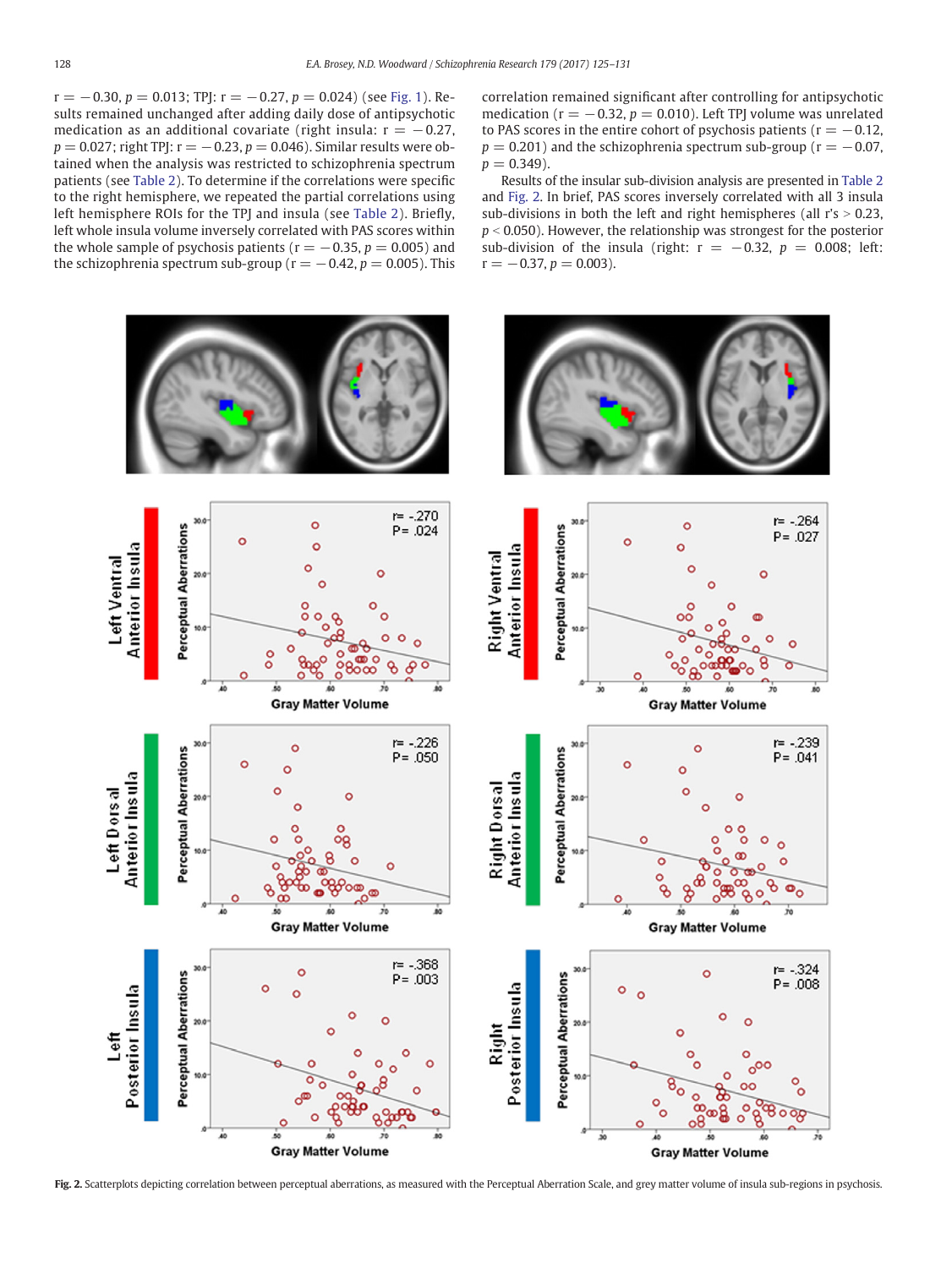### 3.2. VBM analyses

No significant volumetric differences between patients and healthy subjects were detected within the TPJ and insula ROIs. Within the psychosis patient group, voxel-wise regression analysis restricted to the insula and TPJ ROIs revealed significant inverse correlations between PAS scores and voxel-wise grey matter volume in clusters located in the left insula, including posterior insula, and right TPJ (see Fig. 3). The exploratory, whole-brain voxel-wise regression analysis revealed two clusters located in the left middle orbitofrontal gyrus and posterior region of the left inferior temporal gyrus where reduced grey matter volume correlated with higher PAS scores (see Supplementary Fig. 1). Of note, there were no significant findings for the reverse contrast (i.e. grey matter positively correlated with PAS scores).

#### 4. Discussion

We examined the relationship between self-reported perceptual aberrations and brain structure in psychosis. This investigation was motivated by several factors. First, perceptual aberrations are common in psychosis. Second, structural brain lesions involving the insula and TPJ are associated with disturbances in body ownership and agency. Finally, there is considerable evidence that the structure and function of the insula and, to a lesser extent TPJ, are abnormal in psychosis. Using both ROI and voxel-wise approaches, we identified several correlations between perceptual aberrations and grey matter volume of the insula and TPJ in psychosis. Within the insula, this relationship localized primarily to bilateral posterior insula and left dorsal anterior insula. The right TPJ also showed a significant negative relationship with PAS scores in patients with a psychotic disorder.

The correlation between insula and perceptual aberrations in psychosis is consistent with neuroimaging and lesion studies linking this brain region to body ownership and awareness [\(Berlucchi and Aglioti,](#page-5-0) [1997; Tsakiris et al., 2010; Karnath and Baier, 2010; Ionta et al., 2011;](#page-5-0) [Blanke et al., 2005; Kelly et al., 2012](#page-5-0)). In particular, the posterior insula is involved in somatosensory, visual, and motor functions ([Downar et](#page-5-0) [al., 2002; Francis et al., 2000; Juliano et al., 1983; Karnath et al., 2000;](#page-5-0) [McGlone et al., 2002; Showers and Lauer, 1961; Treede et al., 2000](#page-5-0)). The dorsal anterior insula integrates sensory and interoceptive feedback from the posterior insula with emotional and cognitive responses to the same stimuli [\(Craig, 2009\)](#page-5-0). This integrative function of the dorsal anterior insula could indicate its relationship to aberrant somatosensory perception in a region mapping with cognitive functioning ([Nelson et](#page-6-0) [al., 2010; Mutschler et al., 2009](#page-6-0)) and emotional domains ([Kelly et al.,](#page-6-0) [2012](#page-6-0)). VBM analysis revealed significant clusters in the left ventral anterior and posterior insula in patients with a primary psychotic disorder. There is functional overlap between the regions, both are involved in perception, somesthesis, interoception, air hunger, and action ([Kurth](#page-6-0) [et al., 2010; Kelly et al., 2012\)](#page-6-0), which may explain why significant effects were found in both areas.

Given the dominant role of the right hemisphere in spatial processing, body ownership, and sensory perception [\(Tsakiris et al., 2010;](#page-6-0) [Karnath and Baier, 2010](#page-6-0)), we hypothesized that the relationship between perceptual aberrations and insula volume would be limited to, or at least stronger, in the right hemisphere. Unexpectedly, the correlation between perceptual aberrations and insula volume was marginally stronger for the left hemisphere, both in the ROI and VBM analysis. While lesion studies generally implicate the right hemisphere in bodyownership and agency, this relationship may not be unique to the right hemisphere ([Baier and Karnath, 2008; Nathanson et al., 1952;](#page-5-0) [Cutting, 1978; Starkstein et al., 1992; Baier and Karnath, 2005\)](#page-5-0). Studies using intracarotid barbiturate injections in subjects undergoing WADA testing have found that anosognosia, while more frequent following right hemisphere injection, is also sometimes detected after left hemisphere injection ([Breier et al., 1995](#page-5-0)). Moreover, it is important to note



Fig. 3. VBM analysis revealed significant clusters in the left insula and right TPJ regions-of-interest where grey matter volume inversely correlated with perceptual aberrations in psychosis. Insula and TPJ ROIs are shown in blue and red, respectively. Left insula clusters located at MNI coordinates  $-30 - 19$  10 (cluster size = 166 voxels, t(52) = 3.74, cluster-level  $p_{\text{fWPE}}$  $\frac{1}{\text{corrected}}$  = 0.045) and MNI coordinates  $-35 - 4$  10 (cluster size = 216 voxels, t(52) = 3.57, cluster-level  $p_{\text{fFWE-corrected}}$  = 0.021). Right TPJ cluster located at MNI coordinates 59–52 9 (cluster size  $= 63$  voxels, t(52) = 3.65, cluster-level  $p_{(\text{FWE-corrected})} = 0.032$ ).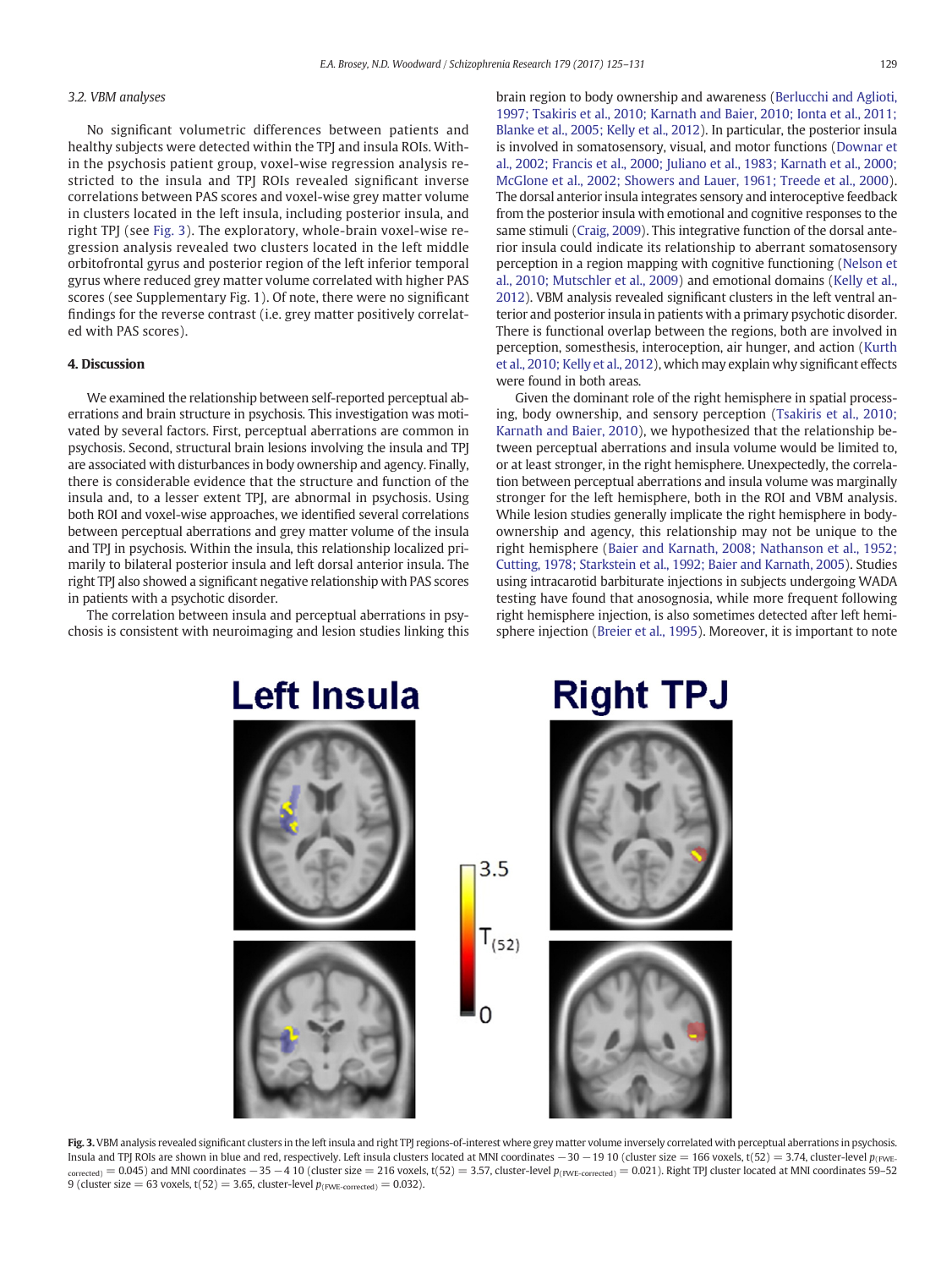<span id="page-5-0"></span>that while functional imaging studies tend to find greater activation of the right insula, hemispheric interactions are rarely explicitly tested.

In contrast, the relationship between perceptual aberrations and TPJ was limited to the right hemisphere. [Saxe and Wexler \(2005\)](#page-6-0) have theorized that the left and right TPJ may offer different contributions to theory of mind; the right TPJ being more involved in external sensory events and transitive mental states, while the left TPJ is involved in attribution of socially relevant traits to others. Heberlein et al. (2004) found that patients with damage to the left TPJ are selectively impaired in the attribution of personality traits to others. Conversely damage to the right TPJ can result in aberrations of physical perception such as anosognosia, asomatognosia, or somatoparaphrenia (Heberlein et al., 2004). Other studies have found that the right TPJ is active when individuals distinguish themselves from others (Decety and Sommerville, 2003) and is involved in agency, which involves integrating external sensory signals with a self-produced comparison of one's bodily actions [\(Ruby and Decety, 2001; Farrer and Frith, 2002; Farrer et al., 2003\)](#page-6-0).

Exploratory whole brain VBM analysis revealed significant negative correlations between PAS scores and grey matter volume in the left middle orbitofrontal gyrus and posterior left inferior temporal gyrus. The middle orbitofrontal gyrus receives input from the visual, taste, olfactory, and somatosensory systems ([Zald and Kim, 1996b; Zald and](#page-6-0) [Kim, 1996a\)](#page-6-0) and is involved with reward processing and reinforcement related to these sensations [\(Rolls, 2000\)](#page-6-0). This region has been linked to body ownership ([Limanowski and Blankenburg, 2016\)](#page-6-0) and exhibits cortical thinning in schizophrenia [\(Kuperberg et al., 2003; Convit et al.,](#page-6-0) [2001; Crespo-Facorro et al., 2000](#page-6-0)). The inferior temporal gyrus also shows significant grey matter reduction in schizophrenia as well [\(Kuperberg et al., 2003; Shenton et al., 2001\)](#page-6-0) and is associated with vestibular illusions like "dizziness, swinging, and spinning, sinking feeling, levitation, and lightness" [\(McCabe et al., 2008\)](#page-6-0).

This study has a number of limitations. Contrary to other investigations (Glahn et al., 2008; Honea et al., 2008; Segall et al., 2009) we did not find volumetric differences between healthy controls and patients with a psychotic disorder in the Insula and TPJ. However, a previous investigation of a larger cohort of psychosis patients, from which the subset of patients included in this study was drawn from, did find reduced insula volume in psychosis [\(Woodward and Heckers, 2015\)](#page-6-0). It's possible our study lacked sufficient power to detect insula volume reduction. Moreover, our psychosis sample also included bipolar patients, and both schizophreniform and chronic patients which may have obscured group differences in insula and TPJ volumes. Another drawback to this study is the lack of a functional task eliciting aberrant perception. Although, beyond the scope of this study, these results provide support for pursuing those methodologies in the future.

Supplementary data to this article can be found online at [http://dx.](doi:10.1016/j.schres.2016.10.005) [doi.org/10.1016/j.schres.2016.10.005.](doi:10.1016/j.schres.2016.10.005)

#### Contributors

Authors EB and NDW conceived and designed the research reported on, analyzed the data, and co-wrote the final draft of the manuscript. Author NDW provided funding for the project.

#### Role of funding source

This research was supported by the Jack Martin, M.D., Research Professorship (awarded to NDW). The funding source did not have any role in designing the study; collection, analysis, or interpretation of the data; writing the manuscript; or in the decision to submit the manuscript for publication.

#### Conflict of interest

No commercial support was received for this manuscript and the authors have no conflicts of interest to report.

#### Acknowledgments

This research was supported by the Jack Martin, M.D., Research Professorship (held by NDW). The authors would like to thank Kristan Armstrong for her assistance with recruiting subjects to participate in this study. The authors are indebted to the individuals who participated in the study.

#### References

- Arzy, S., Mohr, C., Michel, C.M., Blanke, O., 2007. [Duration and not strength of activation in](http://refhub.elsevier.com/S0920-9964(16)30450-9/rf0005) [temporo-parietal cortex positively correlates with schizotypy. NeuroImage 35,](http://refhub.elsevier.com/S0920-9964(16)30450-9/rf0005) 326–[333.](http://refhub.elsevier.com/S0920-9964(16)30450-9/rf0005)
- Ashburner, J., 2007. [A fast diffeomorphic image registration algorithm. NeuroImage 38,](http://refhub.elsevier.com/S0920-9964(16)30450-9/rf0010) 95–[113](http://refhub.elsevier.com/S0920-9964(16)30450-9/rf0010).
- Baier, B., Karnath, H.O., 2005. [Incidence and diagnosis of anosognosia for hemiparesis](http://refhub.elsevier.com/S0920-9964(16)30450-9/rf0015) [revisited. J. Neurol. Neurosurg. Psychiatry 76, 358](http://refhub.elsevier.com/S0920-9964(16)30450-9/rf0015)–361.
- Baier, B., Karnath, H.O., 2008. [Tight link between our sense of limb ownership and self](http://refhub.elsevier.com/S0920-9964(16)30450-9/rf0020)[awareness of actions. Stroke 39, 486](http://refhub.elsevier.com/S0920-9964(16)30450-9/rf0020)–488.
- Berlucchi, G., Aglioti, S., 1997. [The body in the brain: neural bases of corporeal awareness.](http://refhub.elsevier.com/S0920-9964(16)30450-9/rf0025) [Trends Neurosci. 20, 560](http://refhub.elsevier.com/S0920-9964(16)30450-9/rf0025)–564.
- Blakemore, S.J., Frith, C., 2003. [Self-awareness and action. Curr. Opin. Neurobiol. 13,](http://refhub.elsevier.com/S0920-9964(16)30450-9/rf0030) 219–[224.](http://refhub.elsevier.com/S0920-9964(16)30450-9/rf0030)
- Blanke, O., Ortigue, S., Landis, T., Seeck, M., 2002. [Stimulating illusory own-body percep](http://refhub.elsevier.com/S0920-9964(16)30450-9/rf0035)[tions. Nature 419, 269](http://refhub.elsevier.com/S0920-9964(16)30450-9/rf0035)–270.
- Blanke, O., Mohr, C., Michel, C.M., Pascual-Leone, A., Brugger, P., Seeck, M., Landis, T., Thut, G., 2005. [Linking out-of-body experience and self processing to mental own-body im](http://refhub.elsevier.com/S0920-9964(16)30450-9/rf0040)[agery at the temporoparietal junction. J. Neurosci. 25, 550](http://refhub.elsevier.com/S0920-9964(16)30450-9/rf0040)–557.
- Bleuler, E., 1950. [Dementia Praecox or the Group of Schizophrenias.](http://refhub.elsevier.com/S0920-9964(16)30450-9/rf0045)
- Breier, J.I., Adair, J.C., Gold, M., Fennell, E.B., Gilmore, R.L., Heilman, K.M., 1995. [Dissociation](http://refhub.elsevier.com/S0920-9964(16)30450-9/rf0050) [of anosognosia for hemiplegia and aphasia during left-hemisphere anesthesia. Neu](http://refhub.elsevier.com/S0920-9964(16)30450-9/rf0050)[rology 45, 65](http://refhub.elsevier.com/S0920-9964(16)30450-9/rf0050)–67.
- Brosey, E., Woodward, N.D., 2015. [Schizotypy and clinical symptoms, cognitive function,](http://refhub.elsevier.com/S0920-9964(16)30450-9/rf0055) [and quality of life in individuals with a psychotic disorder. Schizophr. Res. 166, 92](http://refhub.elsevier.com/S0920-9964(16)30450-9/rf0055)–97.
- Cauda, F., D'Agata, F., Sacco, K., Duca, S., Geminiani, G., Vercelli, A., 2011. [Functional con](http://refhub.elsevier.com/S0920-9964(16)30450-9/rf0060)[nectivity of the insula in the resting brain. NeuroImage 55, 8](http://refhub.elsevier.com/S0920-9964(16)30450-9/rf0060)–23.
- Chang, L.J., Smith, A., Dufwenberg, M., Sanfey, A.G., 2011. [Triangulating the neural, psy](http://refhub.elsevier.com/S0920-9964(16)30450-9/rf0065)[chological, and economic bases of guilt aversion. Neuron 70, 560](http://refhub.elsevier.com/S0920-9964(16)30450-9/rf0065)–572.
- Chang, L.J., Yarkoni, T., Khaw, M.W., Sanfey, A.G., 2013. [Decoding the role of the insula in](http://refhub.elsevier.com/S0920-9964(16)30450-9/rf0070) [human cognition: functional parcellation and large-scale reverse inference. Cereb.](http://refhub.elsevier.com/S0920-9964(16)30450-9/rf0070) [Cortex 23, 739](http://refhub.elsevier.com/S0920-9964(16)30450-9/rf0070)–749.
- Chapman, L.J., Chapman, J.P., Raulin, M.L., 1978. [Body-image aberration in Schizophrenia.](http://refhub.elsevier.com/S0920-9964(16)30450-9/rf0075) [J. Abnorm. Psychol. 87, 399](http://refhub.elsevier.com/S0920-9964(16)30450-9/rf0075).
- Convit, A., Wolf, O.T., de Leon, M.J., Patalinjug, M., Kandil, E., Caraos, C., Scherer, A., Saint Louis, L.A., Cancro, R., 2001. [Volumetric analysis of the pre-frontal regions:](http://refhub.elsevier.com/S0920-9964(16)30450-9/rf0080) findings [in aging and schizophrenia. Psychiatry Res. 107, 61](http://refhub.elsevier.com/S0920-9964(16)30450-9/rf0080)–73.
- Corbetta, M., Shulman, G.L., 2002. [Control of goal-directed and stimulus-driven attention](http://refhub.elsevier.com/S0920-9964(16)30450-9/rf0085) [in the brain. Nat. Rev. Neurosci. 3, 201](http://refhub.elsevier.com/S0920-9964(16)30450-9/rf0085)–215.
- Craig, A.D., 2002. [How do you feel? Interoception: the sense of the physiological condition](http://refhub.elsevier.com/S0920-9964(16)30450-9/rf0090) [of the body. Nat. Rev. Neurosci. 3, 655](http://refhub.elsevier.com/S0920-9964(16)30450-9/rf0090)–666.
- Craig, A.D., 2009. How do you feel—[now? The anterior insula and human awareness. Nat.](http://refhub.elsevier.com/S0920-9964(16)30450-9/rf0095) [Rev. Neurosci. 10](http://refhub.elsevier.com/S0920-9964(16)30450-9/rf0095).
- Crespo-Facorro, B., Kim, J., Andreasen, N.C., O'Leary, D.S., Magnotta, V., 2000. [Regional](http://refhub.elsevier.com/S0920-9964(16)30450-9/rf0100) [frontal abnormalities in schizophrenia: a quantitative gray matter volume and corti](http://refhub.elsevier.com/S0920-9964(16)30450-9/rf0100)[cal surface size study. Biol. Psychiatry 48, 110](http://refhub.elsevier.com/S0920-9964(16)30450-9/rf0100)–119.
- Cutting, J., 1978. [Study of anosognosia. J. Neurol. Neurosurg. Psychiatry 41, 548](http://refhub.elsevier.com/S0920-9964(16)30450-9/rf0105)-555.
- De la Fuente-Sandoval, C., Favila, R., Gómez-Martin, D., Pellicer, F., Graff-Guerrero, A., 2010. [Functional magnetic resonance imaging response to experimental pain in](http://refhub.elsevier.com/S0920-9964(16)30450-9/rf0110) [drug-free patients with schizophrenia. Psychiatry Res. Neuroimaging 183, 99](http://refhub.elsevier.com/S0920-9964(16)30450-9/rf0110)–104.
- Decety, J., Sommerville, J.A., 2003. [Shared representations between self and other: a social](http://refhub.elsevier.com/S0920-9964(16)30450-9/rf0115) [cognitive neuroscience view. Trends Cogn. Sci. 7, 527](http://refhub.elsevier.com/S0920-9964(16)30450-9/rf0115)–533.
- Deen, B., Pitskel, N.B., Pelphrey, K.A., 2011. [Three systems of insular functional connectiv](http://refhub.elsevier.com/S0920-9964(16)30450-9/rf0120)ity identifi[ed with cluster analysis. Cereb. Cortex 21, 1498](http://refhub.elsevier.com/S0920-9964(16)30450-9/rf0120)–1506.
- Downar, J., Crawley, A.P., Mikulis, D.J., Davis, K.D., 2002. [A cortical network sensitive to](http://refhub.elsevier.com/S0920-9964(16)30450-9/rf0125) [stimulus salience in a neutral behavioral context across multiple sensory modalities.](http://refhub.elsevier.com/S0920-9964(16)30450-9/rf0125) [J. Neurophysiol. 87, 615](http://refhub.elsevier.com/S0920-9964(16)30450-9/rf0125)–620.
- Ehrsson, H.H., Wiech, K., Weiskopf, N., Dolan, R.J., Passingham, R.E., 2007. [Threatening a](http://refhub.elsevier.com/S0920-9964(16)30450-9/rf0130) [rubber hand that you feel is yours elicits a cortical anxiety response. Proc. Natl.](http://refhub.elsevier.com/S0920-9964(16)30450-9/rf0130) [Acad. Sci. 104, 9828](http://refhub.elsevier.com/S0920-9964(16)30450-9/rf0130)–9833.
- Farrer, C., Frith, C.D., 2002. [Experiencing oneself vs another person as being the cause of an](http://refhub.elsevier.com/S0920-9964(16)30450-9/rf0135) [action: the neural correlates of the experience of agency. NeuroImage 15, 596](http://refhub.elsevier.com/S0920-9964(16)30450-9/rf0135)–603.
- Farrer, C., Franck, N., Georgieff, N., Frith, C.D., Decety, J., Jeannerod, M., 2003. [Modulating the](http://refhub.elsevier.com/S0920-9964(16)30450-9/rf0140) [experience of agency: a positron emission tomography study. NeuroImage 18, 324](http://refhub.elsevier.com/S0920-9964(16)30450-9/rf0140)–333.
- Farrer, C., Franck, N., Frith, C.D., Decety, J., Georgieff, N., d'Amato, T., Jeannerod, M., 2004. [Neural correlates of action attribution in schizophrenia. Psychiatry Res. 131, 31](http://refhub.elsevier.com/S0920-9964(16)30450-9/rf0145)–44.
- First, M.B., Gibbon, M., 2004. [The Structured Clinical Interview for DSM-IV Axis I Disorders](http://refhub.elsevier.com/S0920-9964(16)30450-9/rf0150) [\(SCID-I\) and the Structured Clinical Interview for DSM-IV Axis II Disorders \(SCID-II\)](http://refhub.elsevier.com/S0920-9964(16)30450-9/rf0150).
- Francis, S.T., Kelly, E.F., Bowtell, R., Dunseath, W.J.R., Folger, S.E., McGlone, F., 2000. [fMRI of](http://refhub.elsevier.com/S0920-9964(16)30450-9/rf0155) [the responses to vibratory stimulation of digit tips. NeuroImage 11, 188](http://refhub.elsevier.com/S0920-9964(16)30450-9/rf0155)–202.
- Giuliani, N.R., Drabant, E.M., Bhatnagar, R., Gross, J.J., 2011. [Emotion regulation and brain](http://refhub.elsevier.com/S0920-9964(16)30450-9/rf0160) [plasticity: expressive suppression use predicts anterior insula volume. NeuroImage](http://refhub.elsevier.com/S0920-9964(16)30450-9/rf0160) [58, 10](http://refhub.elsevier.com/S0920-9964(16)30450-9/rf0160)–15.
- Glahn, D.C., Laird, A.R., Ellison-Wright, I., Thelen, S.M., Robinson, J.L., Lancaster, J.L., Bullmore, E., Fox, P.T., 2008. [Meta-analysis of gray matter anomalies in schizophrenia:](http://refhub.elsevier.com/S0920-9964(16)30450-9/rf0165) [application of anatomic likelihood estimation and network analysis. Biol. Psychiatry](http://refhub.elsevier.com/S0920-9964(16)30450-9/rf0165) [64, 774](http://refhub.elsevier.com/S0920-9964(16)30450-9/rf0165)–781.
- Heberlein, A.S., Adolphs, R., Tranel, D., Damasio, H., 2004. [Cortical regions for judgments of](http://refhub.elsevier.com/S0920-9964(16)30450-9/rf0170) [emotions and personality traits from point-light walkers. J. Cogn. Neurosci. 16,](http://refhub.elsevier.com/S0920-9964(16)30450-9/rf0170) 1143–[1158.](http://refhub.elsevier.com/S0920-9964(16)30450-9/rf0170)
- Hecht, D., 2010. Schizophrenia, the sense of 'self' [and the right cerebral hemisphere. Med.](http://refhub.elsevier.com/S0920-9964(16)30450-9/rf0175) [Hypotheses 74, 186](http://refhub.elsevier.com/S0920-9964(16)30450-9/rf0175)–188.
- Hilti, L.M., Hanggi, J., Vitacco, D.A., Kraemer, B., Palla, A., Luechinger, R., Jancke, L., Brugger, P., 2013. [The desire for healthy limb amputation: structural brain correlates and clin](http://refhub.elsevier.com/S0920-9964(16)30450-9/rf0180)[ical features of xenomelia. Brain 136, 318](http://refhub.elsevier.com/S0920-9964(16)30450-9/rf0180)–329.